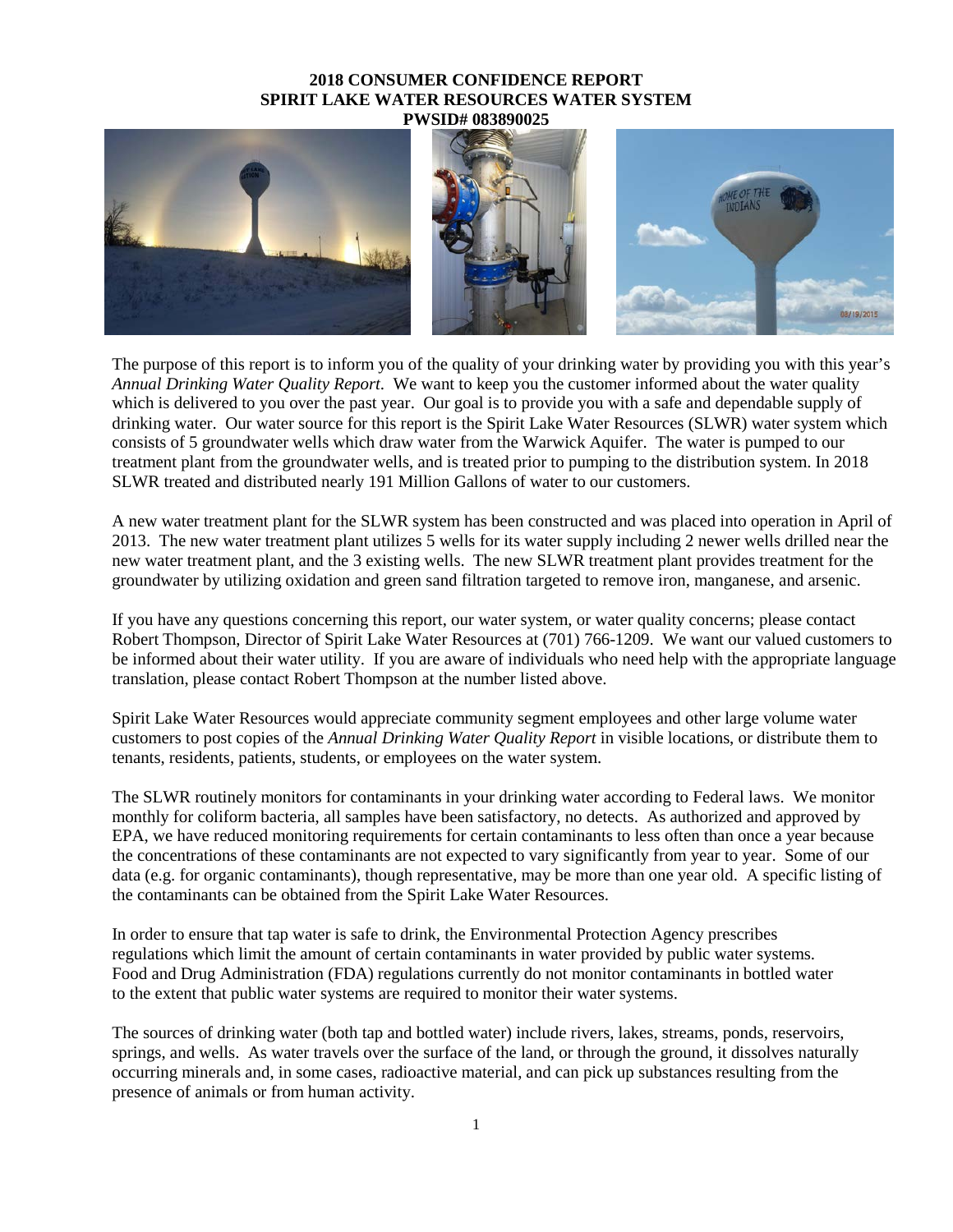Contaminants that may be present in source water include:

*Microbial Contaminants, such as viruses and bacteria, which may come from sewage treatment plants, septic systems, agricultural livestock operations, and wildlife.*

*Inorganic Contaminants, such as salts and metals, which can be naturally occurring or result from urban storm water runoff, industrial, or domestic wastewater discharges, oil and gas production, mining, or farming.*

*Pesticides and Herbicides, which may come from a variety of sources such as agriculture, urban storm water runoff, and residential uses.*

*Organic Chemical Contaminants, including synthetic and volatile organic chemicals, which are by-products of industrial processes and petroleum production, and can also come from gas stations, urban storm water runoff, and septic systems.*

*Radioactive Contaminants, which can be naturally-occurring or be the result of oil and gas production and mining activities.*

## **2018 Water Quality Tests Results**

This section of the report contains a table with terms and abbreviations you might not be familiar with. To help you better understand these terms we've provided the following definitions:

*Action Level (AL)* – the concentration of a contaminant, which, if exceeded, triggers treatment or other requirements, which a water system must follow.

*Maximum Contaminant Level (MCL)* - The highest level of a contaminant that is allowed in drinking water. MCLs are set as close to the MCLGs as feasible using the best available treatment technology

*Maximum Contaminant Level Goal (MCLG)* - The level of a contaminant in drinking water below which there is no known or expected risk to health. MCLGs allow for a margin of safety.

*NA* – Not applicable

*Parts per million (ppm) or Milligrams per liter (mg/l)* – ppm is a measure of the concentration of a contaminant in water, one part per million corresponds to one minute in two years or a single penny in \$10,000.

*Parts per billion (ppb) or Micrograms per liter (μg/l)* - ppb is a measure of the concentration of a contaminant in water, one part per billion corresponds to one minute in 2,000 years or a single penny in \$10,000,000.

*Picocuries per liter*  $(pC<sub>i</sub>/L)$  – picocuries per liter is a measure of the radioactivity in water.

*Public Water System Identification Number (PWSID)* – a unique identifier number assigned by the EPA.

*Running Annual Average (RAA)* – running annual arithmetic average computed monthly or quarterly.

*Treatment Technique (TT)* – A treatment technique is a required process intended to reduce the level of a contaminant in drinking water.

*Maximum Residual Disinfectant Level (MRDL) -* The highest level of disinfectant allowed in drinking water. There is convincing evidence that addition of a disinfectant is necessary for control of microbial contaminants.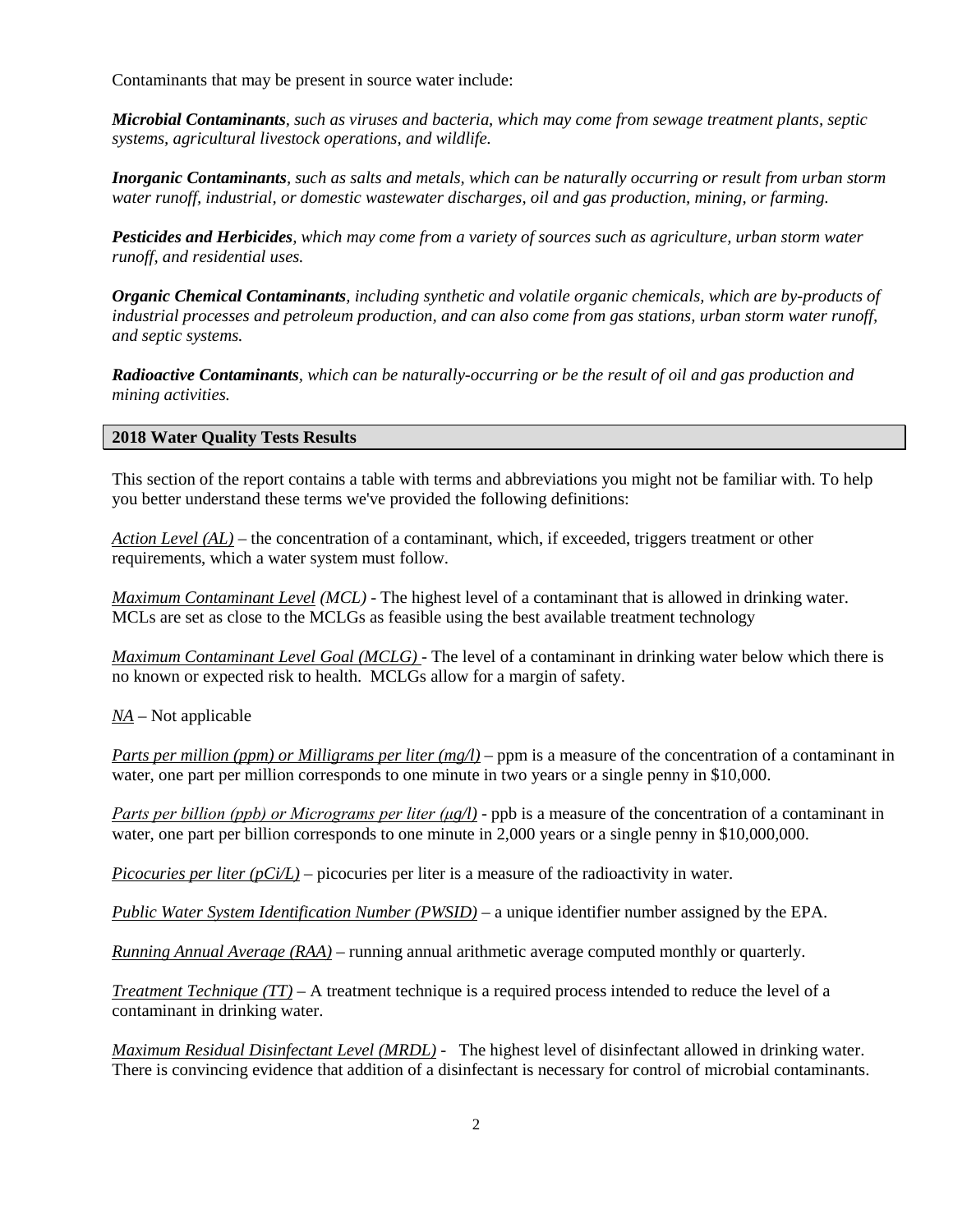All sources of drinking water are subject to potential contamination by substances that are naturally occurring or manmade. These substances can be microbes, inorganic or organic chemicals and radioactive substances. All drinking water, including bottled water, may reasonably be expected to contain at least small amounts of some contaminants. The presence of contaminants does not necessarily indicate that the water poses a health risk. More information about contaminants and potential health effects can be obtained by calling the Environmental Protection Agency's Safe Drinking Water Hotline at 1-800-426-4791.

The table below includes only the contaminants that were detected by the laboratory. The laboratory did not detect most of the contaminants that EPA requires us to monitor.

| <b>SPIRIT LAKE WATER RESOURCE</b>               |                         |                                                                                |                        |                            |                  |                |                                                                                                                                                                           |  |  |  |  |
|-------------------------------------------------|-------------------------|--------------------------------------------------------------------------------|------------------------|----------------------------|------------------|----------------|---------------------------------------------------------------------------------------------------------------------------------------------------------------------------|--|--|--|--|
| <b>2018 SAMPLE RESULTS</b>                      |                         |                                                                                |                        |                            |                  |                |                                                                                                                                                                           |  |  |  |  |
| <b>Contaminant</b>                              | <b>Violation</b><br>Y/N | Level<br><b>Detected</b>                                                       | Date                   | Unit<br><b>Measurement</b> | <b>MCLG</b>      | <b>MCL</b>     | <b>Likely Source of</b><br>Contamination                                                                                                                                  |  |  |  |  |
| Coliform Bacteria                               | N                       | 60-samples<br>0-detects                                                        | 5 per<br>Month<br>2018 | Presence or<br>Absence     | NA               | <b>NA</b>      | Coliforms are bacteria that are<br>naturally present in the<br>environment and are used as an<br>indicator that other potentially<br>harmful bacterial may be<br>present. |  |  |  |  |
| <b>Disinfection Byproducts/Organics</b>         |                         |                                                                                |                        |                            |                  |                |                                                                                                                                                                           |  |  |  |  |
| Total<br>Trihalomethanes<br>(TTHM) DBPs         | N                       | 0.64                                                                           | 2018                   | ppb                        | $\boldsymbol{0}$ | 80             | Byproduct of drinking water<br>disinfection                                                                                                                               |  |  |  |  |
| <b>Total Haloacetic</b><br>Acids<br>(HAA5) DBPs | N                       | 1.0                                                                            | 2018                   | ppb                        | <b>NA</b>        | 60             | Byproduct of drinking water<br>disinfection                                                                                                                               |  |  |  |  |
| <b>Inorganic Contaminants</b>                   |                         |                                                                                |                        |                            |                  |                |                                                                                                                                                                           |  |  |  |  |
| Arsenic                                         | Y                       | $(10.6 – 13.8)$ Quarterly<br>13                                                | 2018                   | ppb                        | $\boldsymbol{0}$ | 10             | Erosion of natural deposits;<br>runoff from orchards; runoff<br>from glass and electronics<br>production wastes                                                           |  |  |  |  |
| Barium                                          | N                       | 0.0471                                                                         | 4/9/13                 | ppm                        | $\overline{c}$   | $\overline{2}$ | Discharge of drilling wastes;<br>discharge from metal<br>refineries; erosion of natural<br>deposits                                                                       |  |  |  |  |
| Chlorine                                        | N                       | Range<br>$(0.1 - 2.01)$<br>$RAA =$<br>0.932                                    | 5 per<br>Month<br>2018 | ppm                        | <b>NA</b>        | $MRDL=4$       | Water additive used to control<br>microbes.                                                                                                                               |  |  |  |  |
| Chromium                                        | $\mathbf N$             | 11                                                                             | 4/9/13                 | ppb                        | 100              | 100            | Discharge from steel and pulp<br>mills; erosion of natural<br>deposits                                                                                                    |  |  |  |  |
| Copper                                          | N                       | (90 <sup>th</sup> )<br>percentile)<br>0.429<br>20 samples<br>All below<br>A.L. | 2018                   | ppm                        | 1.3              | $A.L.=1.3$     | Corrosion of household<br>plumbing systems; erosion of<br>natural deposits; leaching from<br>wood preservatives.                                                          |  |  |  |  |
| Cyanide                                         | ${\bf N}$               | 76                                                                             | 2018                   | ppb                        | 200              | 200            | Runoff from fertilizer use;<br>leaching from septic tanks,<br>sewage; erosion of natural<br>deposits.                                                                     |  |  |  |  |
| Fluoride                                        | ${\bf N}$               | 0.52                                                                           | 4/9/2013               | ppm                        | 4                | $10\,$         | Erosion of natural deposits;<br>water additive to promote<br>strong teeth; discharge from<br>fertilizer and aluminum<br>factories.                                        |  |  |  |  |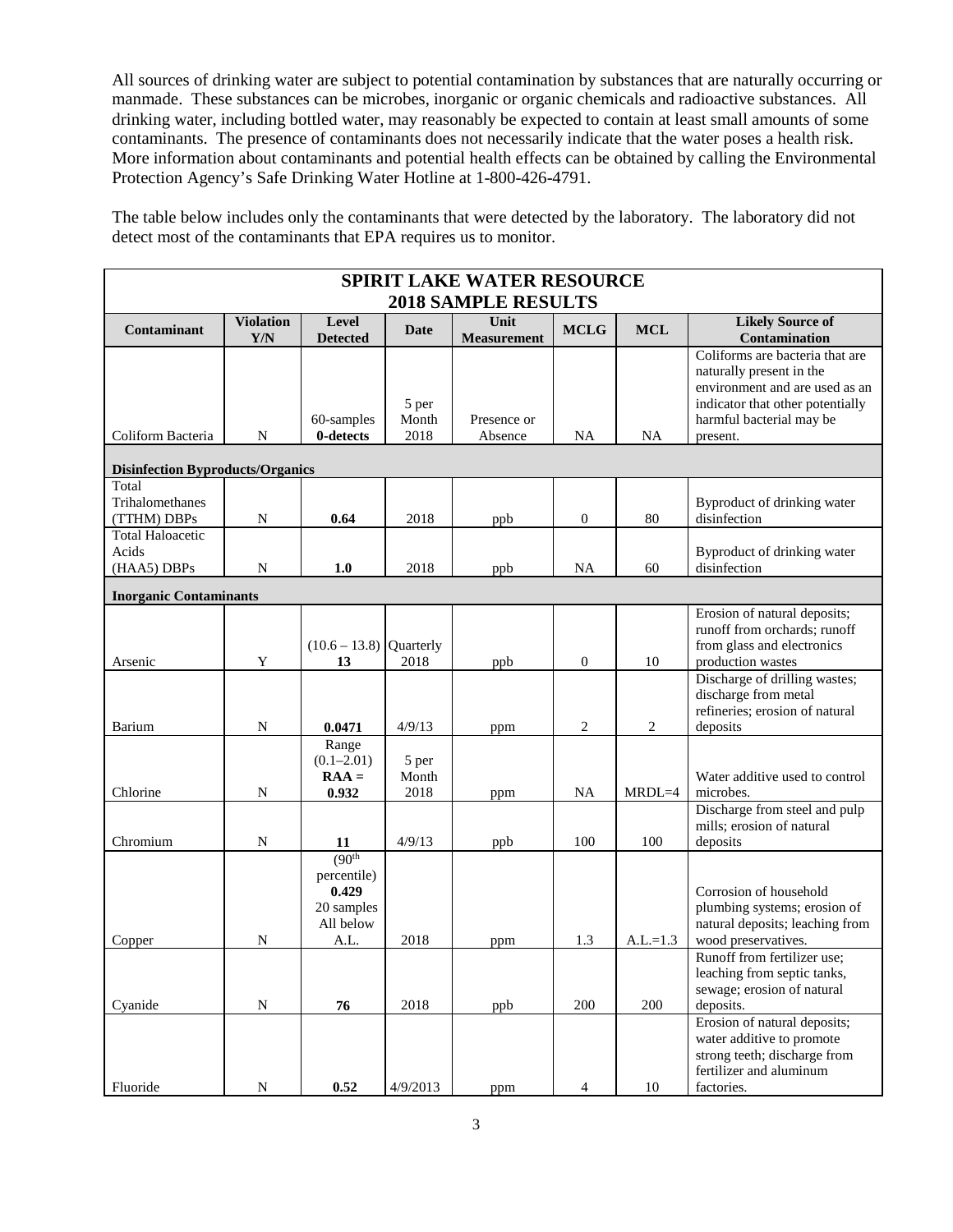|                                                                    |   | (90 <sup>th</sup> ) |          |     |                |                |                                   |  |  |  |
|--------------------------------------------------------------------|---|---------------------|----------|-----|----------------|----------------|-----------------------------------|--|--|--|
|                                                                    |   | percentile)         |          |     |                |                |                                   |  |  |  |
|                                                                    |   | <b>Non Detect</b>   |          |     |                |                |                                   |  |  |  |
|                                                                    |   | 20 sites            |          |     |                |                | Corrosion of household            |  |  |  |
|                                                                    |   | All below           |          |     |                |                | plumbing systems; erosion of      |  |  |  |
| Lead                                                               | N | A.L.                | 2018     | ppb | $\Omega$       | $A.L.=15$      | natural deposits.                 |  |  |  |
|                                                                    |   |                     |          |     |                |                | Erosion of natural deposits;      |  |  |  |
|                                                                    |   |                     |          |     |                |                | discharge from refineries and     |  |  |  |
|                                                                    |   |                     |          |     |                |                | factories; runoff from landfills; |  |  |  |
| Mercury                                                            | N | 0.2                 | 4/9/13   | ppb | $\mathfrak{D}$ | 2              | runoff from cropland              |  |  |  |
|                                                                    |   |                     |          |     |                |                | Runoff from fertilizer use;       |  |  |  |
|                                                                    |   |                     |          |     |                |                | leaching from septic tanks,       |  |  |  |
| Nitrate=Nitrite (as                                                |   |                     |          |     |                |                | sewage; erosion of natural        |  |  |  |
| N)                                                                 | N | 0.11                | 2018     | ppm | 10             | 10             | deposits.                         |  |  |  |
|                                                                    |   |                     |          |     |                |                | Discharge from petroleum and      |  |  |  |
|                                                                    |   |                     |          |     |                |                | metal refineries; erosion of      |  |  |  |
|                                                                    |   |                     |          |     |                |                | natural deposits; discharge       |  |  |  |
| Selenium                                                           | N | 2.26                | 4/9/13   | ppb | 50             | 50             | from mines                        |  |  |  |
| Synthetic organic contaminates including pesticides and herbicides |   |                     |          |     |                |                |                                   |  |  |  |
| Chlordane                                                          | N | 0.2                 | 4/8/2014 | ppb | $\Omega$       | $\mathfrak{D}$ | Residue of banned termiticide.    |  |  |  |

Unfortunately, our system had some violations in 2018. Spirit Lake Water Management RWS (Spirit Lake) has failed to meet several requirements of the National Primary Drinking Water Regulations (NPDWR) related to the Arsenic Rule. These violations are described below:

- 1) Spirit Lake failed to report a laboratory sample result for arsenic to the EPA in a timely manner. Spirit Lake collected a sample for arsenic on March 12, 2018. However, the laboratory report containing the March 2018 result was provided to the EPA on November 15, 2018. According to 40 C.F.R. §141.3 l(a), the supplier of water shall report sample results within the first 10 days following the month in which the result is received. In this case, the March 12, 2018 result should have been reported to EPA by April 10, 2018.
- 2) Spirit Lake failed to meet the maximum contaminant level (MCL) for arsenic under the Phase II/V and Arsenic Rules with the March 12, 2018 sample. Compliance with the MCL is based on sample results and the frequency of monitoring and/or the Running Annual Average (RAA), according to 40 C.F.R. § 141.23 of the NPDWR.

The laboratory results for the March 12, 2018 sample for arsenic was 0.0123 mg/L. This result exceeds the MCL of 0.010 mg/L for arsenic. According to 40 C.F.R. § 141.23, a system that is monitoring annually is in violation of the MCL if the level of a contaminant is greater than the MCL.

In addition, the RAA for arsenic calculated between the first quarter of 2018 and the last quarter of 2018 (including the March 12, 2018 and the December 18, 2018 sample) is 0.011 mg/L. This RAA exceeds the MCL of 0.010 mg/L for arsenic as stated in 40 C.F.R. § 141.62.

3) Spirit Lake also failed to conduct the required monitoring for arsenic following the March 12, 2018 arsenic MCL exceedance. According to 40 C.F.R. § 141.23, a system which exceeds the MCL shall monitor quarterly beginning in the next quarter after the violation occurred. Samples were required to be collected quarterly following the exceedance, during the 2nd quarter of 2018 (between April 1, 2018 and June 30, 2018), and during the 3rd quarter of 2018 (between July 1, 2018 and September 30, 2018), and submitted to the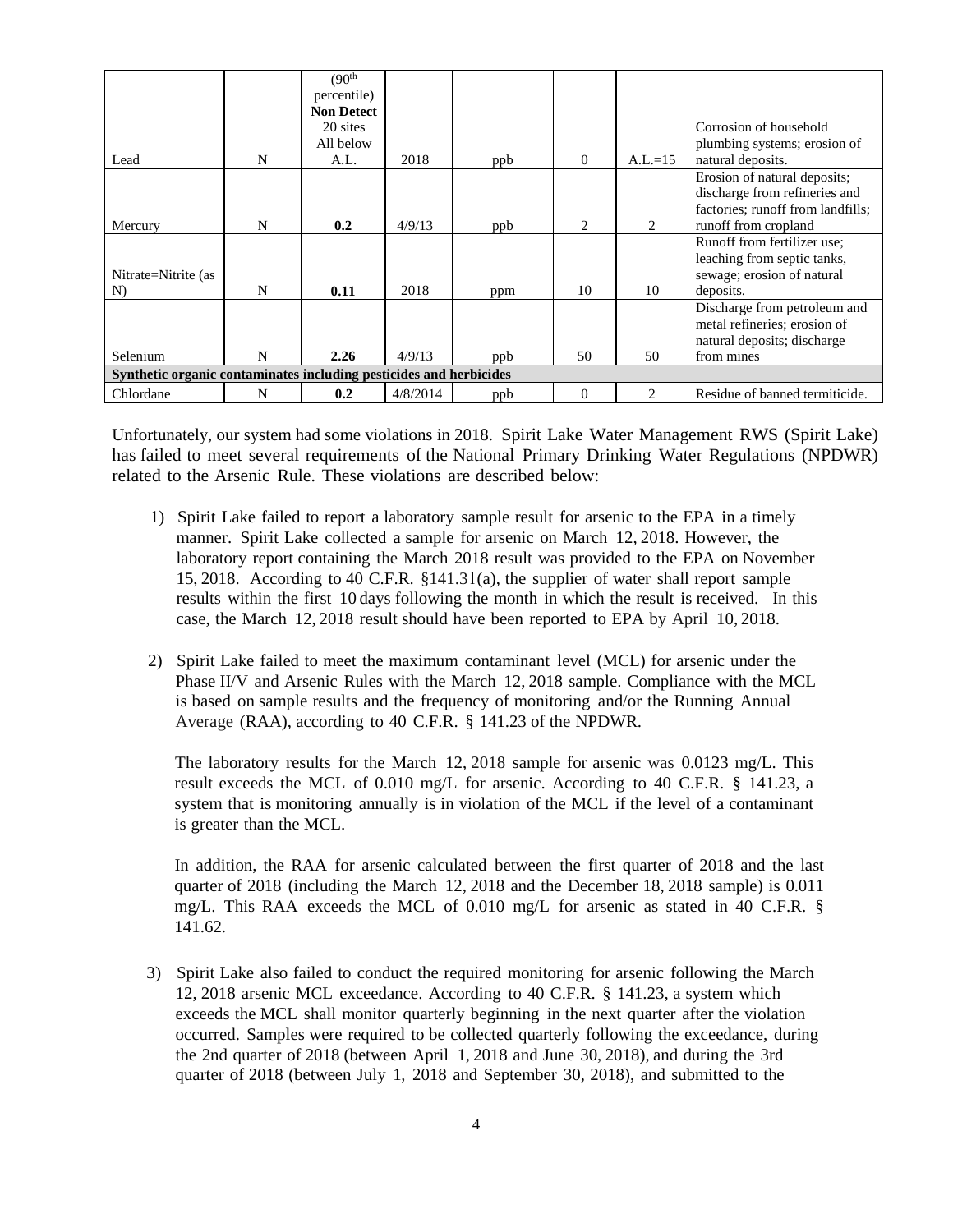Environmental Protection Agency according to 40 C.F.R. *§ §* 141.23 and 141.24 of the National Primary Drinking Water Regulations (NPDWR).

The late reporting violation noted in section 1 above was returned to compliance on November 15, 2018 when the March 12, 2018 result was reported to EPA. The monitoring violation noted in section 3 above were returned to compliance on December 18, 2018, when a sample for arsenic was collected.

Through adjustment in treatment techniques, Spirit Lake Water Resources is diligently working to return the Arsenic level below the MCL as noted in section 2 above. On 4/23/2019 a special sample for arsenic was submitted to the State Lab that returned a result of .00491 mg/L which is well below the MCL for Arsenic. If our next official quarterly sample has a value similar to the special sample, we will be back in compliance with the Arsenic Rule (section 2 above).

EPA requires monitoring of over 80 drinking water contaminants. Those contaminants listed in the table above are the only contaminants detected in your drinking water.

## **More Information About Certain Contaminants**

Spirit Lake Water Resources monitors arsenic levels in our water system. EPA's standard balances the current understanding of arsenic's possible health effects against the costs of removing arsenic from drinking water. EPA continues to research the health effects of low level arsenic, which is a mineral known to cause cancer in humans at high concentrations and is linked to other health effects such as skin damage and circulatory problems.

If present, elevated levels of lead can cause serious health problems, especially for pregnant women and young children. Lead in drinking water is primarily from materials and components associated with service lines and home plumbing. The Spirit Lake Water Resources system is responsible for providing high quality drinking water, but cannot control the variety of materials used in plumbing components. When your water has been sitting for several hours, you can minimize the potential for lead exposure by flushing your tap for 30 seconds to 2 minutes before using water for drinking or cooking. If you are concerned about lead in your drinking water, you may wish to have your water tested. Information on lead in drinking water, testing methods, and steps you can take to minimize exposure is available form the Safe Drinking Water Hotline or at [http://www.epa.gov/safewater/lead.](http://www.epa.gov/safewater/lead)

Nitrate in drinking water at levels above 10 ppm is a health risk for infants of less than six months of age. High nitrate levels in drinking water can cause blue baby syndrome. Nitrate levels may rise quickly for short periods of time because of rainfall or agricultural activity. If you are caring for an infant you should ask advice from your health care provider.

Some people who drink trihalomethanes in excess of the MCL over many years may experience problems with their liver, kidneys, or central nervous systems, and may have an increased risk of getting cancer.

Some people may be more vulnerable to contaminants in drinking water than the general population. Immunocompromised persons such as persons with cancer undergoing chemotherapy, persons who have undergone organ transplants, people with HIV/AIDS or other immune system disorders, some elderly, and infants can be particularly at risk from infections. These people should seek advice about drinking water from their health care providers. EPA/CDC guidelines on appropriate means to lessen the risk of infection by cryptosporidium and other microbiological contaminants are available from the Safe Drinking Water Hotline (800-426-4791).

MCL's are set at very stringent levels. To understand the possible health effects described for many regulated contaminants, a person would have to drink 2 liters of water every day at the MCL level for a lifetime to have a one-in-a-million chance of having the described health affect.